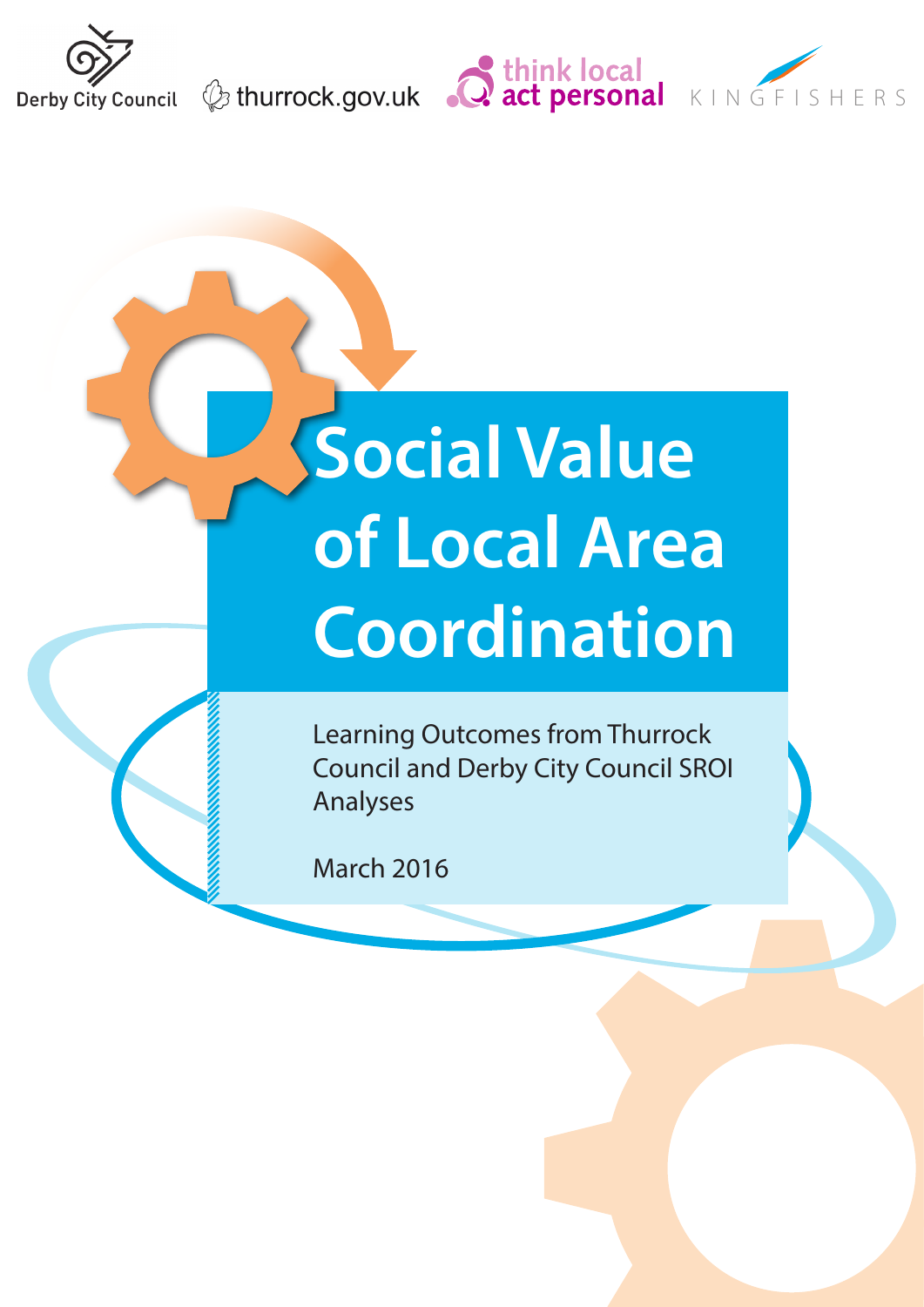### **Contents**

 $\bullet$ 

 $\bullet$  $\bullet$  $\bullet$  $\bullet$ 

| EXECUTIVE SUMMARY             | p2    |
|-------------------------------|-------|
| <b>INTRODUCTION</b>           | p3    |
| INVOLVING STAKEHOLDERS        | p4    |
| UNDERSTANDING WHAT CHANGES    | p6    |
| ESTABI ISHING IMPACT          | p9    |
| I FARNING FROM FACH OTHFR     | p11   |
| <b>SHARED RECOMMENDATIONS</b> | p I 4 |

#### **What is Local Area Coordination?**

Local Area Coordination is a community based service to support residents in the community—building community resilience and social capital. Local Area Coordinators 'walk alongside' and empower individuals providing personalised advice and support as needed to enable them to 'get a life, not a service'. The service provides two levels of support: Level 1 for low level one off support and advice and Level 2 for longer term support for individuals with more complex needs.

## Executive Summary

The aim of Local Area Coordination is to support residents in the local community to 'get a life, not a service', empowering individuals to find community based solutions instead of relying on traditional services.

Thurrock Council and Derby City Council both implemented Local Area Coordination as part of a driver for wider change to deliver community based person focussed services. The service has proved successful in both of the unitary authorities and has since expanded to nine wards in Thurrock and ten wards in Derby over the past few years.

A forecast Social Return on Investment Analysis was commissioned by each Council independently to better understand and start to quantify the impact of the service together with demonstrating how Local Area Coordination is effecting real change in the community.

The analyses completed for Thurrock and Derby demonstrate that Local Area Coordination is delivering significant benefit to the local community and other stakeholders with up to £4 forecast for every £1 invested. Furthermore, the service has the potential to influence wider cultural change and a shift to community based services longer term; decreasing the reliance on traditional services.

Although the specific calculations are not directly comparable due to the differing quantities, recording methods and assumptions made in each, the overall recommendations and approaches of each Council to delivering Local Area Coordination – both at a strategic and operational level – can inform learning to further enhance the service in both authorities. This report summarises the two analyses and recommendations from both to share best practice and optimise the social value delivered in Thurrock and Derby, ultimately to the benefit of the individuals receiving the service.

The key outcomes are comparable between Thurrock and Derby demonstrating how Local Area Coordination across two differing authorities is having a similar impact. This highlights how the principles of Local Area Coordination can effectively be applied across areas. The understanding and upholding of the principles driven by strong leadership is critical to enabling this and is being achieved in both Thurrock and Derby.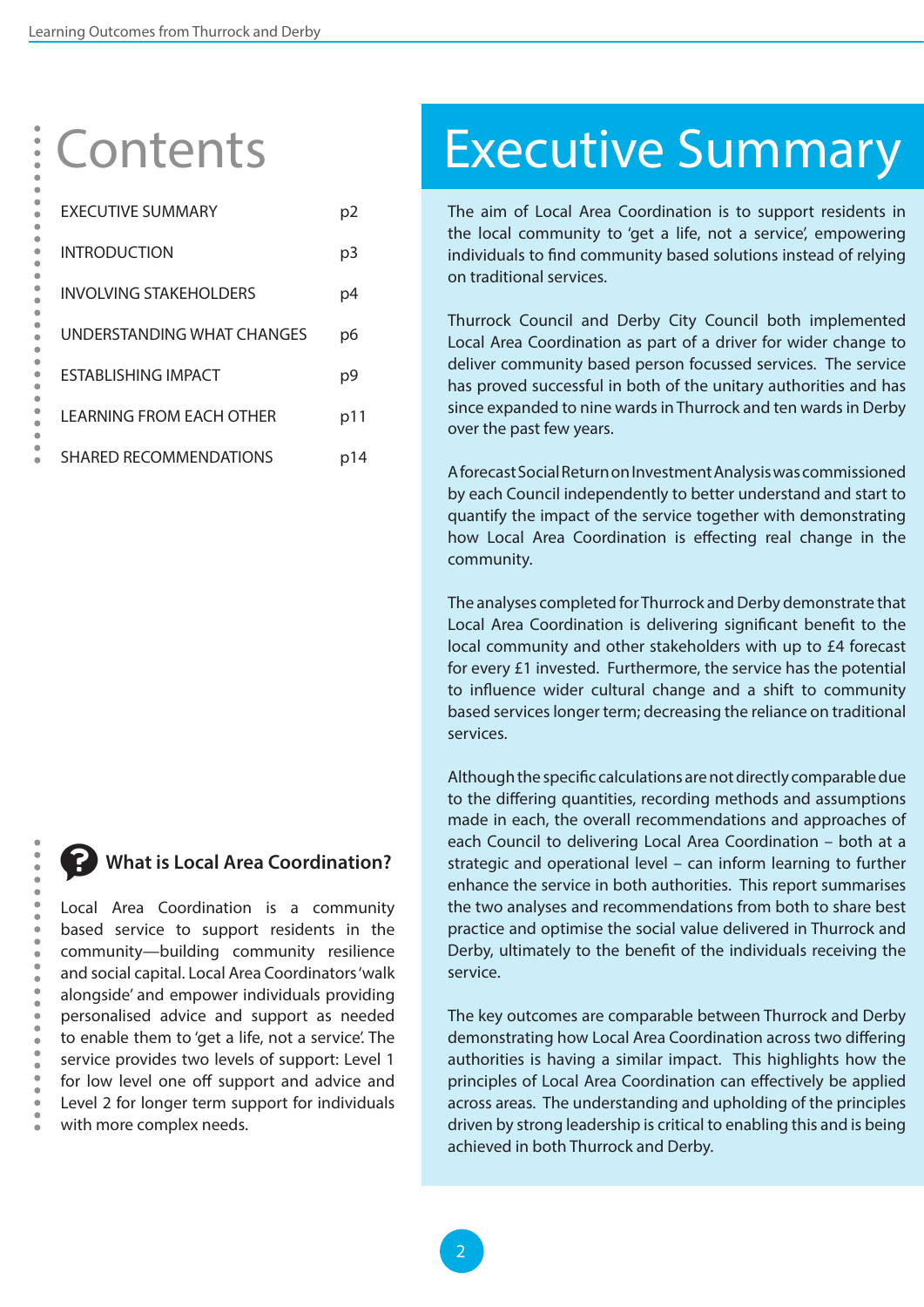### <span id="page-2-0"></span>Introduction

#### What is a Social Return on Investment Analysis?

Social Return on Investment (SROI) is a framework for

- measuring and accounting for all value encompassing social,
- environmental and economic costs and benefits. There are
- seven principles that underpin any SROI analysis.

An SROI Analysis as published by Social Value UK (formerly the SROI Network) comprises 6 key stages. This enables a theory of change to be developed which demonstrates what changes for each stakeholder involved. Financial proxies are then attributed to each outcome and the social impact calculated with consideration for what would have happened anyway, who else contributed to the change and how long the impact is felt for. By establishing the costs to deliver an intervention (financial, time and in kind donations) and determining the social impact of each outcome, a Social

Ratio can be calculated.



#### What was the purpose of the study?

Thurrock Council and Derby City Council commissioned a Social Return on Investment Analysis with the purpose of starting to quantify the social impact of Local Area Coordination to a range of stakeholders and identify opportunities to optimise this value further. The analyses were also to assist the authorities in securing more funding longer term to support the continuation and expansion of Local Area Coordination. Initially, an analysis was completed for Thurrock Council based on the current nine Local Area Coordinators in July 2015. This was then followed by an analysis for Derby City Council based on ten Local Area Coordinators in November 2015.

The Derby evaluation has been funded by Think Local Act Personal (TLAP) as part of their Developing the Power of Strong Inclusive Communities to Boost Health and Well Being programme and the Thurrock evaluation by Adult Social Care.

A forecast Social Return on Analysis was completed for both authorities which estimated the social impact that would be generated over the three years from April 2016 to March 2019 should further funding be secured and the service continue at the current level. The analyses reviewed all activity under Local Area Coordination including the low level support provided to Level 1 individuals and community engagement through to longer term Level 2 relationships.

Both reports were submitted for external assurance to Social Value UK to test the robustness of the assumptions made and ensure verification of the result. Each report was externally assured and deemed to meet all the criteria under each principle of SROI.

- - It should be noted that the recording of data differs in Derby and Thurrock and therefore although
- the analyses are comparable, they cannot be viewed without consideration of the limitations and
- assumptions made in each.

3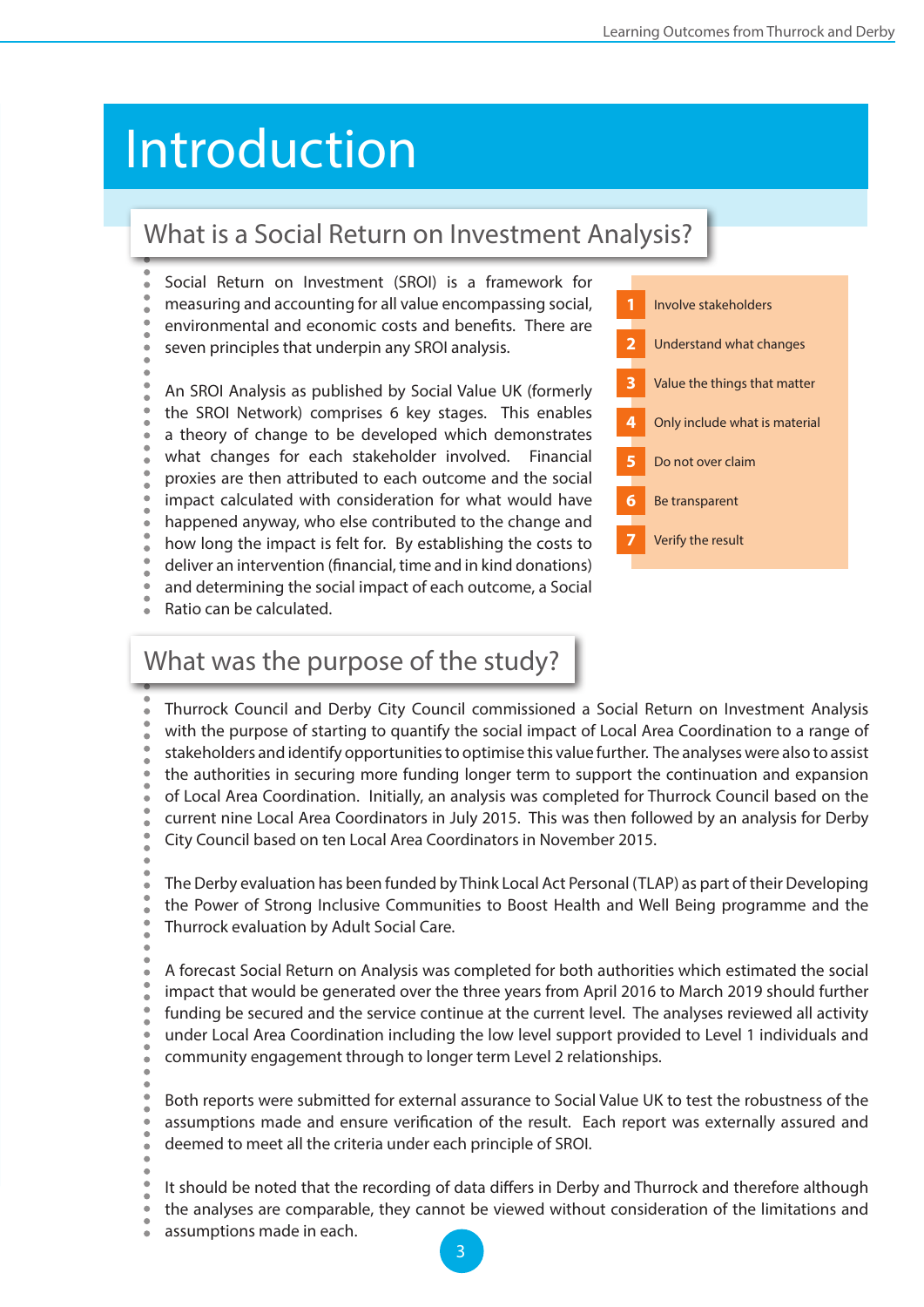### <span id="page-3-0"></span>Involving Stakeholders

The first stage of any SROI analysis is to engage stakeholders that either have an impact on or are impacted by the project being analysed. Stakeholders were engaged through one to one interviews and focus groups to establish what difference Local Area Coordination made to each interviewee. Stakeholders were then re-engaged throughout the process to test the outcomes and assumptions used in the analysis. Adult Social Care are responsible for Local Area Coordination in both authorities and led each analysis.

#### Common Stakeholders

Many stakeholders were common for Derby City Council and Thurrock Council. The Level 1 and Level 2 individuals introduced to Local Area Coordinators are key stakeholders and therefore were central to both analyses. In addition, each Local Area Coordinator was interviewed in both Derby and Thurrock to review the outcomes for the individuals and establish if they too experienced any change themselves.

Family members were also identified by individuals in both authorities as having being affected by the positive change in the individuals, although it was not possible to directly engage with this stakeholder.

Local Communities, together with Local Councillors, were engaged to understand any change in the wider community as a result of the community resilience building. Both analyses also recognised the role of the voluntary sector, with Thurrock identifying Thurrock CVS as a potential stakeholder.

Both services receive funding through the Better Care Fund – a pooled budget to integrate health and social care across the NHS and Local Government. Clinical Commissioning Groups were therefore engaged in both analyses together with other health organisations, including Public Health and Community Teams, impacted by Local Area Coordination as a result of joint working and increased health and wellbeing of individuals. Thurrock also engaged with Healthwatch through their Steering Group and as such was identified as another stakeholder.

#### Key Stakeholders identified by both Councils included:

- Level 1 and Level 2 individuals
- $\rightarrow$  Family Members
- Local Area Coordinators
- CCG (Thurrock CCG and Southern Derbyshire CCG)
- $\rightarrow$  Adult Social Care
- $\rightarrow$  NHS Foundation Trusts
- Public Health
- $\rightarrow$  Fire and Rescue Service
- $\rightarrow$  Police

{

- $\rightarrow$  Councillors
- Local Community Groups

*Both services support a similar demographic with the average age of those recorded at 60 and 61 for Derby and Thurrock respectively. Those with Mental Health Needs was the most significant primary category recorded at 30% for Thurrock and 38% for Derby. This was followed by older people at 28% and 25%. This highlights the specific needs of these groups across two different authorities and their demand for Local Area Coordination.*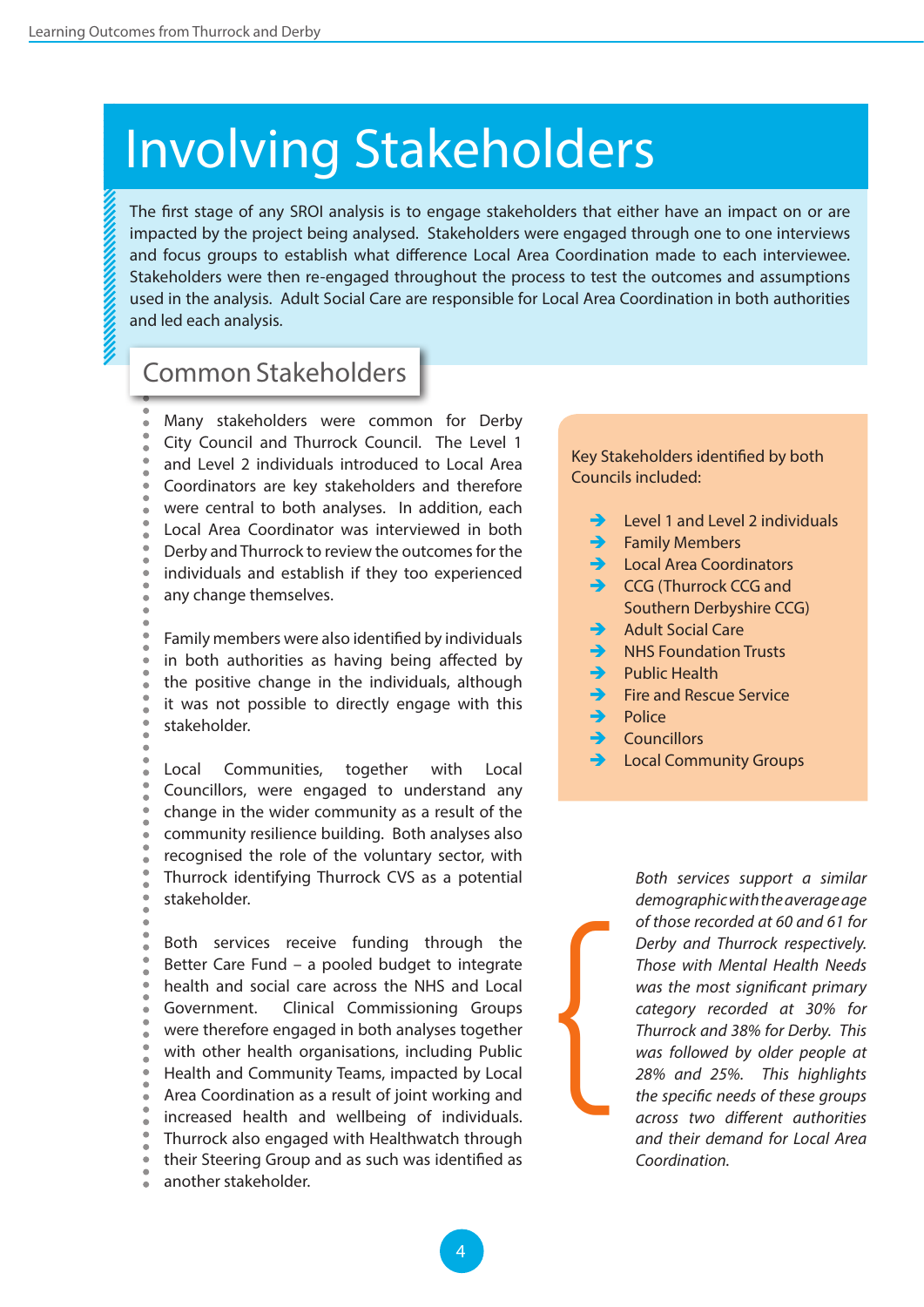- Both Councils work with the Fire and Police Services and were identified as stakeholders for the
- analysis. In Thurrock, Fire and Police Services are represented on the Steering Group and the Fire
- Service part fund one of the Local Area Coordinator posts through secondment of one of their Fire
- Officers. In Derby, the relationships were still being developed at a strategic and operational level
- with the analysis providing the opportunity to explore how this can be improved further.

#### Different Stakeholders

Thurrock and Derby differ in the management of their Social Housing as Derby use an arm's length management organisation (ALMO) compared with Thurrock who manage in house. The ALMO, Derby Homes, was therefore engaged as a separate stakeholder in Derby whereas specific housing departments in Thurrock were consulted, in particular Sheltered Housing who work closely with the service.

The analyses engaged with other departments within the Council – neighbourhood services being common to both. Derby City Council also included Children Services to establish opportunities to support younger residents and Adult Learning as Coordinators were starting to refer into adult learning programmes. Transition 2, a college for young people with learning difficulties, work closely with Local Area Coordination both at a strategic and operational level and were interviewed to understand any impact on the college.

Thurrock had a greater focus on supporting individuals back into employment and although not directly engaged, the Department for Work and Pensions were noted as a stakeholder that would benefit from individuals that were previously unemployed returning to work.

The analysis in Derby also included organisations with which the Council wanted to work more closely. This included Derby Direct, a central call centre for individuals to contact the Council and be referred into Adult, Health and Housing as required and First Contact, a signposting service for vulnerable adults.

Derby City Council had supported Derbyshire County Council in the implementation of their own Local Area Coordination service and were also included as a stakeholder.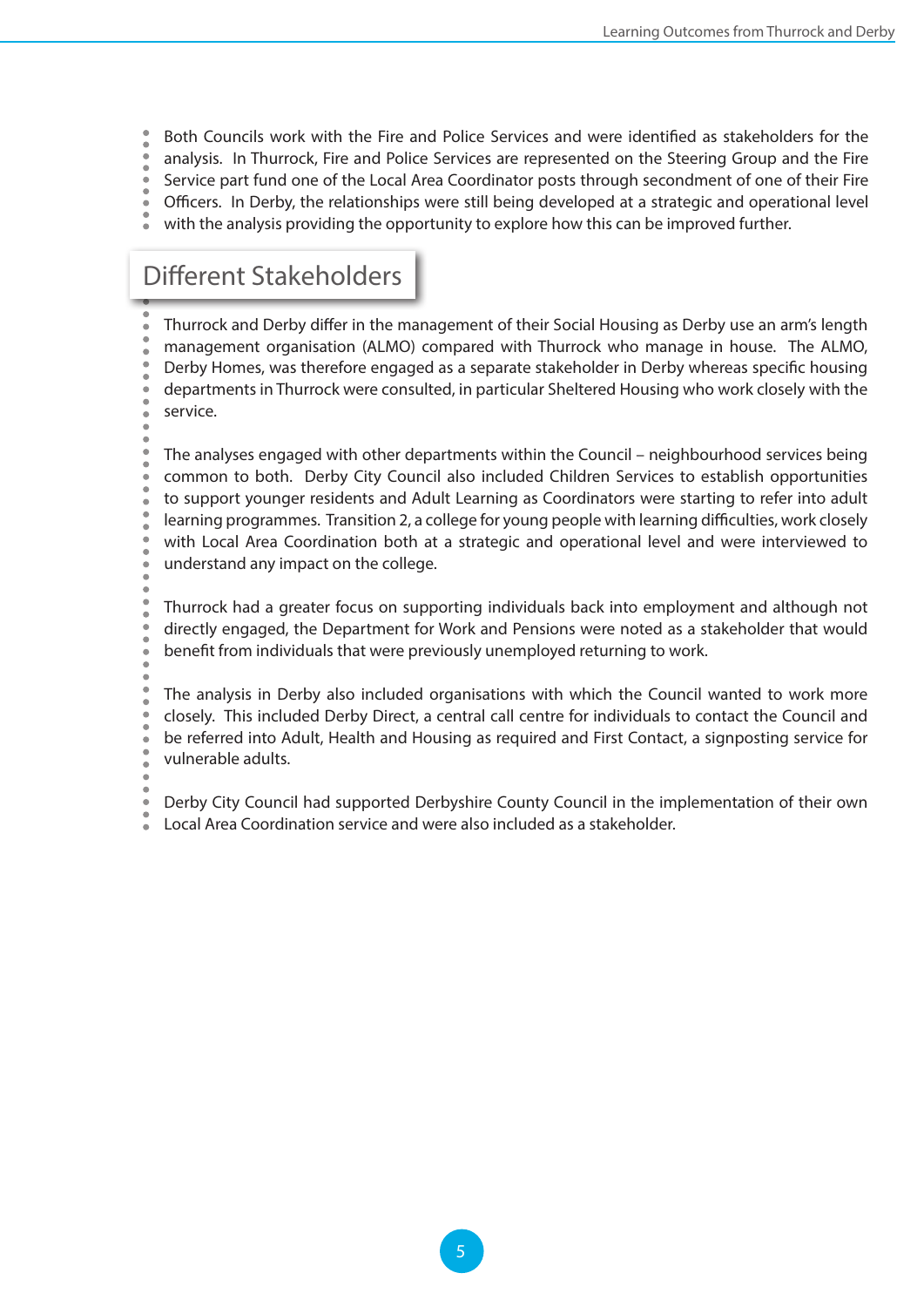### <span id="page-5-0"></span>Understanding What Changes

#### Key Outcomes for Individuals

- **19. Individual builds trust with the**  $\longrightarrow$  **Individuals connect with local** Coordinator with a sense of someone to rely on leading to increased self-confidence and outlook on life.
- Individuals are supported to overcome crisis and manage their mental health issues better providing relief from depression. »

#### Person Centred Approach **Making Local Connections Informed and Empowered**

- Individuals connect with local people reducing their social isolation.
- $\lambda$  Individuals attend local  $\lambda$ community groups leading to increased sense of feeling part of the community.
- Individuals are able to undertake tasks outside of the home leading to increased sense of independence. »

- Individuals are empowered to make their own decisions and feel more in control of life.
- Individuals receive housing advice leading to increased sense of stability and security.
- Individuals receive financial advice leading to increased sense of financial stability. »
- Individuals are supported to overcome hoarding with a reduced risk of fire. »

The key outcomes for individuals interviewed were comparable in both Thurrock and Derby demonstrating that the principles of Local Area Coordination are being applied successfully in two separate areas enhancing the health and wellbeing of those supported. Level 2 individuals cited having a 'sense of hope for the future' and 'sunshine in my window' as a result of the support received viewing Coordinators as 'friendly' and 'knowledgeable'. The sense of someone to rely on together with decreased social isolation and increased sense of belonging to their local community were the most significant outcomes. This was as a result of Coordinators knowledge of the local area – connecting individuals with local people and groups.

The information and advice Coordinators are able to provide resulted in the key outcomes for Level 1 individuals from support with housing and finances through to connecting them with local activities and groups. In Thurrock, Level 1 individuals spoke of their frustration when accessing Council services with Coordinators supporting them to navigate this and relieving stress. In Derby, this was expressed as a relief from anxiety as a result of having the issue resolved with the support from the Coordinator.

A significant proportion of individuals had mental health needs and the 'relief from depression' was expressed by this group in Thurrock and Derby. Individuals recognised that it was the start of a journey and that they were still learning to manage their mental health issues longer term but this would not have been possible without the support of the Coordinator.

Supporting individuals to overcome issues with hoarding was a common theme for Thurrock and

- Derby. Coordinators spoke of supporting the individual more broadly to enable them to address their hoarding. In Thurrock this appeared to be with the support of the fire service providing practical
- advice to reduce the risk of fire from clutter. In Derby, whilst there were some cases in conjunction
- 
- fire service, the use of volunteer and community organisations to clear the property was also cited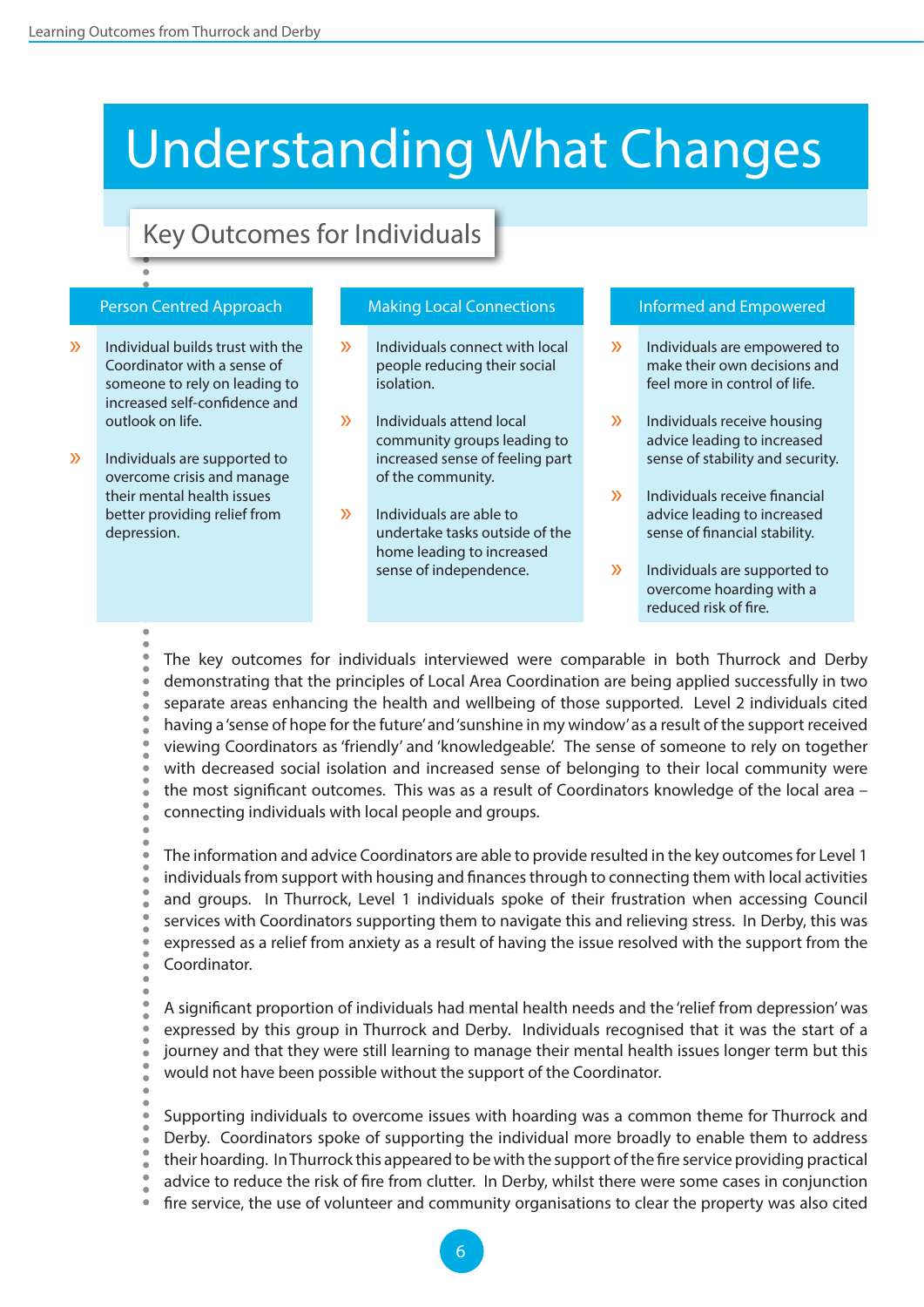- and a key partnership had been established with one community group in particular.
- Supporting individuals to learn new skills was seen to some extent in both areas but Thurrock had a
- particular focus on enabling individuals to return to work and gain employment. This included those
- that had physical and learning disabilities, which had limited their ability to secure employment in the past.
- - An unintended negative outcome that was acknowledged for both analyses was the potential for
- individuals to become dependent on the Coordinator as a result of the unique and personalised
- relationship they develop. This was in a minority of cases and Local Area Coordinators supported
- one another to recognise potential cases where this could occur.

### Key Outcomes for Other Stakeholders

| CCG                            | →<br>→             | Early intervention without the need for crisis intervention<br>Reduced visits to GP                 |
|--------------------------------|--------------------|-----------------------------------------------------------------------------------------------------|
| <b>Adult Social Care</b>       | $\rightarrow$      | Reduced demand on care and support services                                                         |
| <b>Local Community</b>         | →<br>$\rightarrow$ | Reduced administration time<br>Increase in volunteers for local groups<br>Increased 'peace of mind' |
| <b>Fire and Rescue Service</b> |                    | <b>Reduced call outs</b>                                                                            |
| <b>Police Service</b>          | →                  | Reduced call outs and officer time                                                                  |
| <b>Local Area Coordinators</b> | →<br>→             | Increased engagement in their own community<br>Increased time spent with more dependent individuals |

Together with the outcomes for individuals, other stakeholders also experienced a change as a result of the service. There was evidence that through the support of the Coordinators, individuals felt more in control of their health leading to reduced demand on health and social care services. In Thurrock, the decrease in inappropriate GP visits were evidenced through the decreased sense of social isolation with individuals not visiting the doctor unnecessarily. There were cases in Thurrock of individuals calling out emergency services on a regular basis too as a result of their social isolation prior to being supported by Local Area Coordination.

In Derby, this was evidenced through individuals reporting increased control of their health and therefore not needing to visit the doctor as frequently. Derby worked closely with Care Coordinators to support complex cases where individuals were using health services inappropriately.

As a result of supporting individuals with mental health needs, there was viewed to be less demand on crisis intervention. This was reported by individuals who felt that they were likely to have been admitted to hospital or 'not even be here' had they not have had the support of the Coordinator.

The reduction in GP visits for both authorities was expressed in terms of resource reallocation as the intervention is not at a sufficient level to have any significant impact on the resources of local

GP surgeries or mental health teams but rather the time can be used for other patients. Therefore,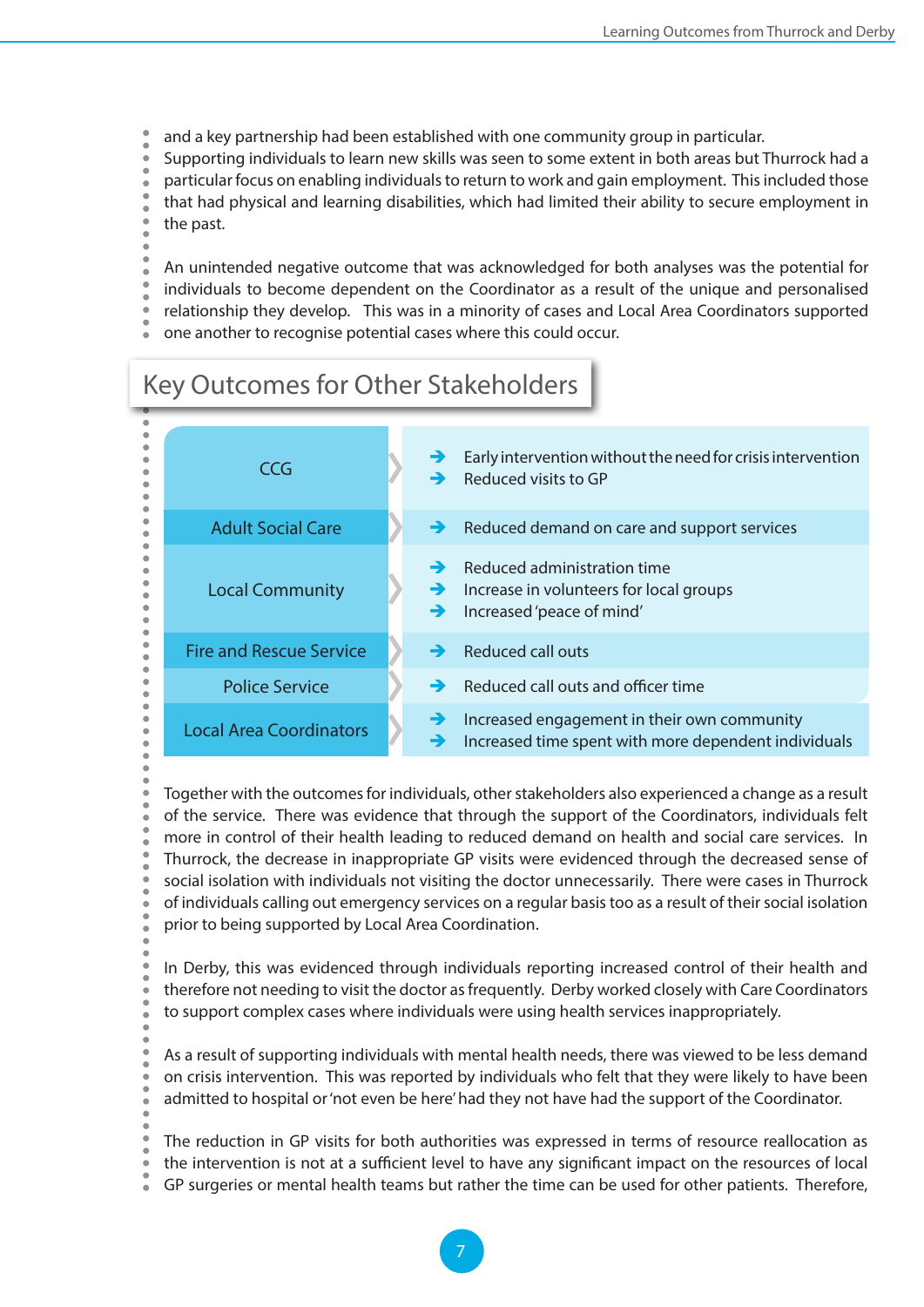in terms of overall visits to the GP a reduction would not be evident but health professionals in both Thurrock and Derby could demonstrate specific cases where there was a clear and significant reduction for that individual as a result of Local Area Coordination. This was supported by individuals stating that they were seeing the GP less as a result of the support received.

Both Councils themselves also experienced positive outcomes with Adult Social Care Teams citing reduced demand on care and support services as a result of the increased health and wellbeing of individuals. For Thurrock, there was also a small reduction in Sheltered Housing Officer time through Coordinators supporting older people. In Derby, the Coordinators were starting to work more closely with Adult Learning to promote courses and increase the reach of programmes. Neighbourhood Officers in both Councils recognised there could be an impact to officer time but the scale of Local Area Coordination compared with Neighbourhoods was not at a level that this impact could be seen as yet.

An unintended positive outcome experienced by Local Area Coordinators across both areas was their own increased engagement in the local community. Coordinators were applying the principles of Local Area Coordination in their own community, from helping neighbours to being involved in more local events and activities.

Dependency was an unintended negative for both Councils. This was acknowledged in a minority of cases where the unique and personal relationship developed by individuals with the Coordinator could result in them becoming dependent rather than empowered. Local Area Coordinators identified with this potential outcome for Level 2 individuals. The nature of the service is such that there will always be a risk of this occurring – evident in the fact that this was raised by both authorities. Coordinators in Thurrock and Derby cited that this can in part be mitigated through peer and management support to identify cases where dependency could occur.

On engaging with the Fire and Police Service, it was evident that on a small scale, Local Area Coordination reduced call outs as a result of supporting individuals and increasing preventative action. This impact was more significant in Thurrock in part due to the recording of specific cases which worked with and prevented intervention from the fire and police and the strategic relationships built through the Steering Group.

The impact on Local Community Groups was seen in both analyses from reducing administration time and providing advice and information through to members of the community being able to introduce individuals to the service that they were concerned about. In Derby, there was greater evidence of engagement with a range of other local organisation including libraries and schools. In addition, these provided fixed locations for some of the Local Area Coordinators to base themselves from. In Thurrock, the number of individuals volunteering in community groups appeared to be more extensive with a greater number of community members engaged.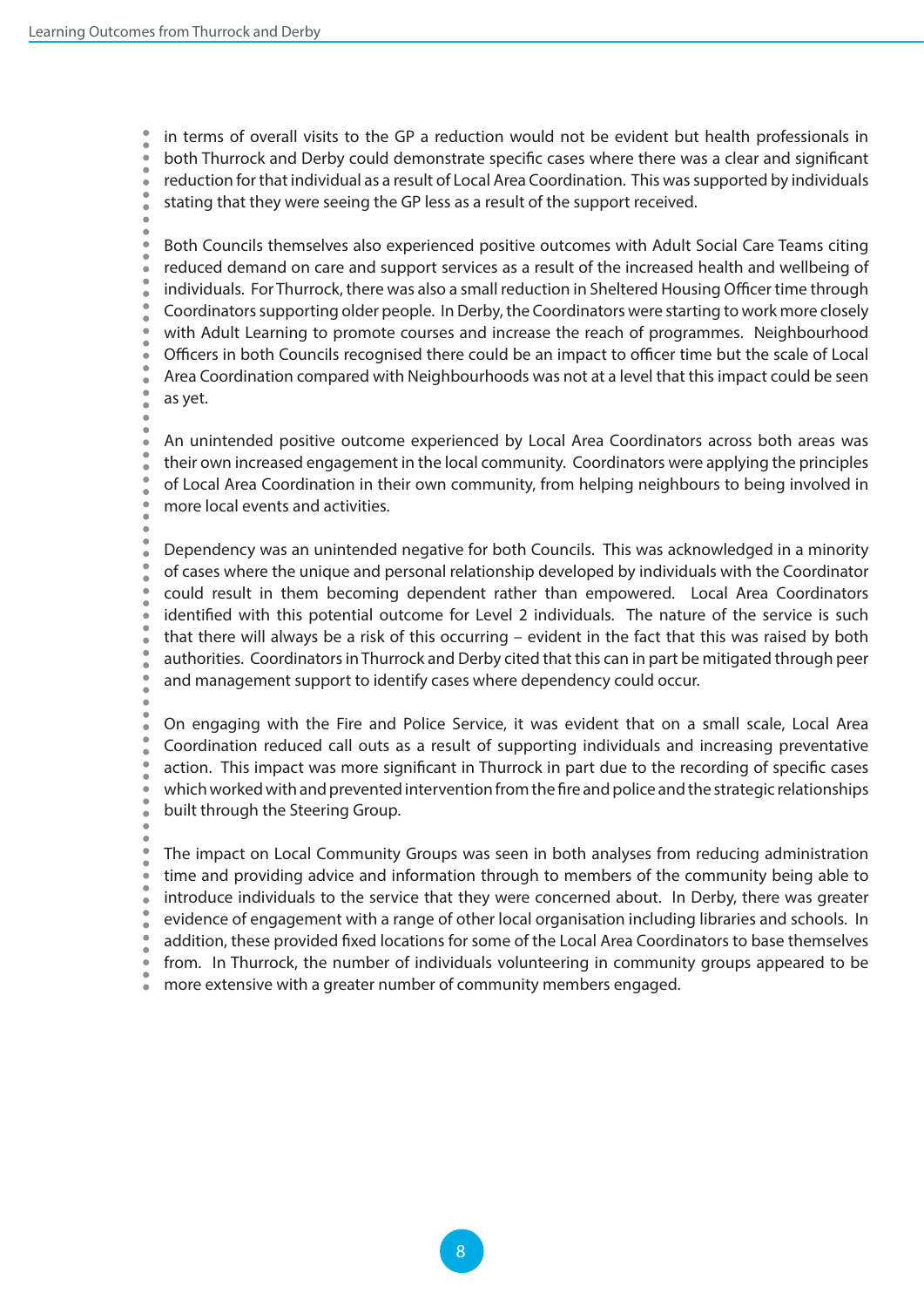## <span id="page-8-0"></span>Establishing Impact

The diagram on the following page demonstrates the social value distribution and ratio for each analysis with the social impact estimated to be forecast over the three-year period.

#### What does this mean?

- This demonstrates that in both authorities for every £1 invested in Local Area Coordination, up to
- £4 of social value is created with significant benefits to the Local Community. There is potential for
- this to increase further with additional coordinators and other outcomes that could be realised. This
- is primarily for the individuals receiving the service through their enhanced health and wellbeing.
- The social value created in Thurrock and Derby is not directly comparable due to the different quantities and assumptions made in each but gives an overall indication as to the approximate value of the service. Derby City Council has increased expenditure to deliver the service as a result of the additional Local Area Coordinator and use of community bases when compared to Thurrock. Equally, the social value created in Derby is higher than Thurrock with the additional Coordinator increasing the number of individuals forecast to be supported. The split between Level 1 and Level 2 individuals for Derby and Thurrock differed slightly based on the recording to date with Derby, on average, supporting a slightly greater number of Level 2 individuals. However, nearly half of the Level 1 individuals recorded in Derby were community members accessing information only and are not considered in the impact for Level 1 individuals when experiencing decreased social isolation and increased sense of feeling part of the community.
	- To establish what would have happened anyway (deadweight) and who else contributed to the change (attribution), individuals and other stakeholders were asked how much they felt Local Area Coordination was responsible. This was supported by reviewing case studies and recording data from Coordinators as to the involvement of other parties.
- Although not directly comparable, the deadweight was of a similar scale in Derby and Thurrock, showing that the majority of outcomes would not have been achieved without the support of Local Area Coordination. However, the attribution and impact directly attributable to the Local Area Coordinators involvement was higher in Derby. This is subject to the individual's perception and reliant on the partnership working recording but potentially highlights a difference between the involvement of partner organisations between Thurrock and Derby. There was greater evidence in Thurrock as to the involvement of other agencies which resulted in a lower attribution to the Coordinators themselves but greater impact for other stakeholders including Health, Fire and Police Services as demonstrated in the Social Value Distribution. For Derby, this resulted in greater social impact for the Level 1 and Level 2 individuals themselves with less impact for other stakeholders. In each case, the overall impact has delivered similar benefits and positive outcomes for all stakeholders involved.

 $\overline{Q}$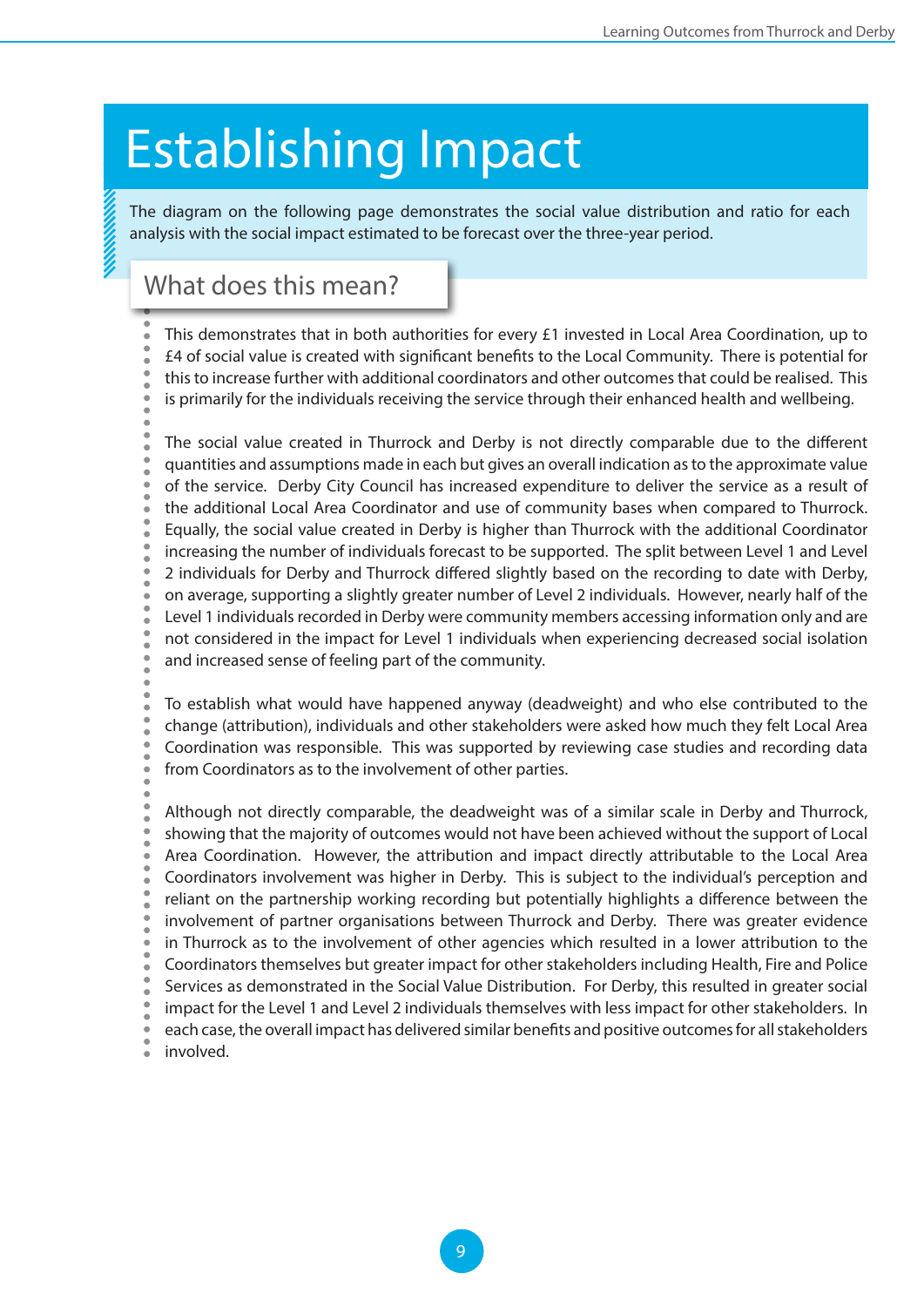Learning Outcomes from Thurrock and Derby



10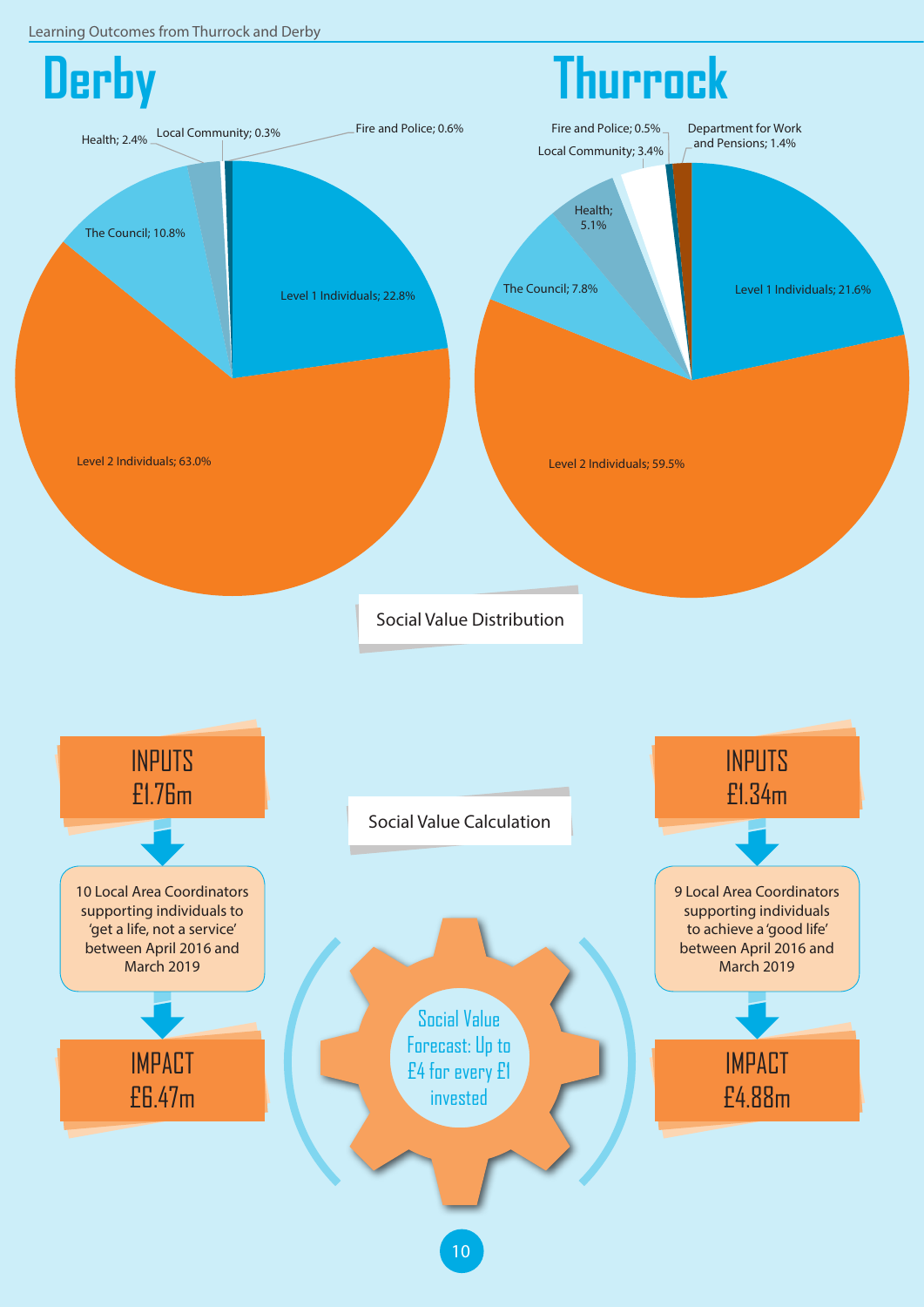### <span id="page-10-0"></span>Recommendations

### *learning from each other*

#### *Recommendations for Thurrock*

- Record the extent of change experienced by individuals through the use of a 'Derby Flower' tool
- Establish ways to increase working with young people and those with learning disabilities to aid their transition into adulthood
- Explore potential for the service to be supported through HRA funding
- Increase the use of volunteer organisations to support individuals to maintain their home and garden
- I dentify opportunities to work more closely with other signposting services to enhance reach of Local Area Coordination

#### *Recommendations for Derby*

- Establish opportunities for a LAC specific Steering Group or workshops to support the building of strategic relationships with partners
- Explore potential for the service to be supported through the Fire Service;
- Increase recording of outcomes experienced for each individual through the monitoring spreadsheet
- Increase recording of working with and referring to other statutory organisations in case studies and monitoring spreadsheet
- Assess ways to support individuals looking to return to work

#### Engaging with Partners

Thurrock and Derby City Council both established working groups and conducted seminars to promote Local Area Coordination to key internal and external stakeholders prior to launch. Thurrock Council then continued with a steering group specifically for Local Area Coordination whilst Derby City Council amalgamated the working group into their wider workstreams on Joined Up Care where workstream 1 had a clear directive on Local Area Coordination. Although both Councils had mechanisms for engaging with stakeholders and promoting Local Area Coordination, the analysis in Derby highlighted that certain stakeholders were not as clear as to the role of the Coordinator and how they could work with them. This was in contrast to Thurrock Council where comparable stakeholders including other Council departments, did not raise this as a specific issue.

A TERRA MENTION CONTRACTOR DE L'ANGUERRE DE L'ANGUERRE DE L'ANGUERRE DE L'ANGUERRE DE L'ANGUE

It is viewed that the ongoing steering group specifically designed for Local Area Coordination in Thurrock has assisted with ensuring stakeholders remain clear on the role and scope of the Coordinators. Steering Group members included internal departments, Public Health, Healthwatch, Essex Fire and Rescue and Essex Police. This is further supported by case studies reported to members of the Steering Group that demonstrate partnership working and provide examples of how Local Area Coordinators are supporting individuals.

Although Derby City Council had a Steering Group at the onset and held sessions with partners, Local Area Coordination is reviewed as part of the wider workstreams for the Joined Up Care Programme.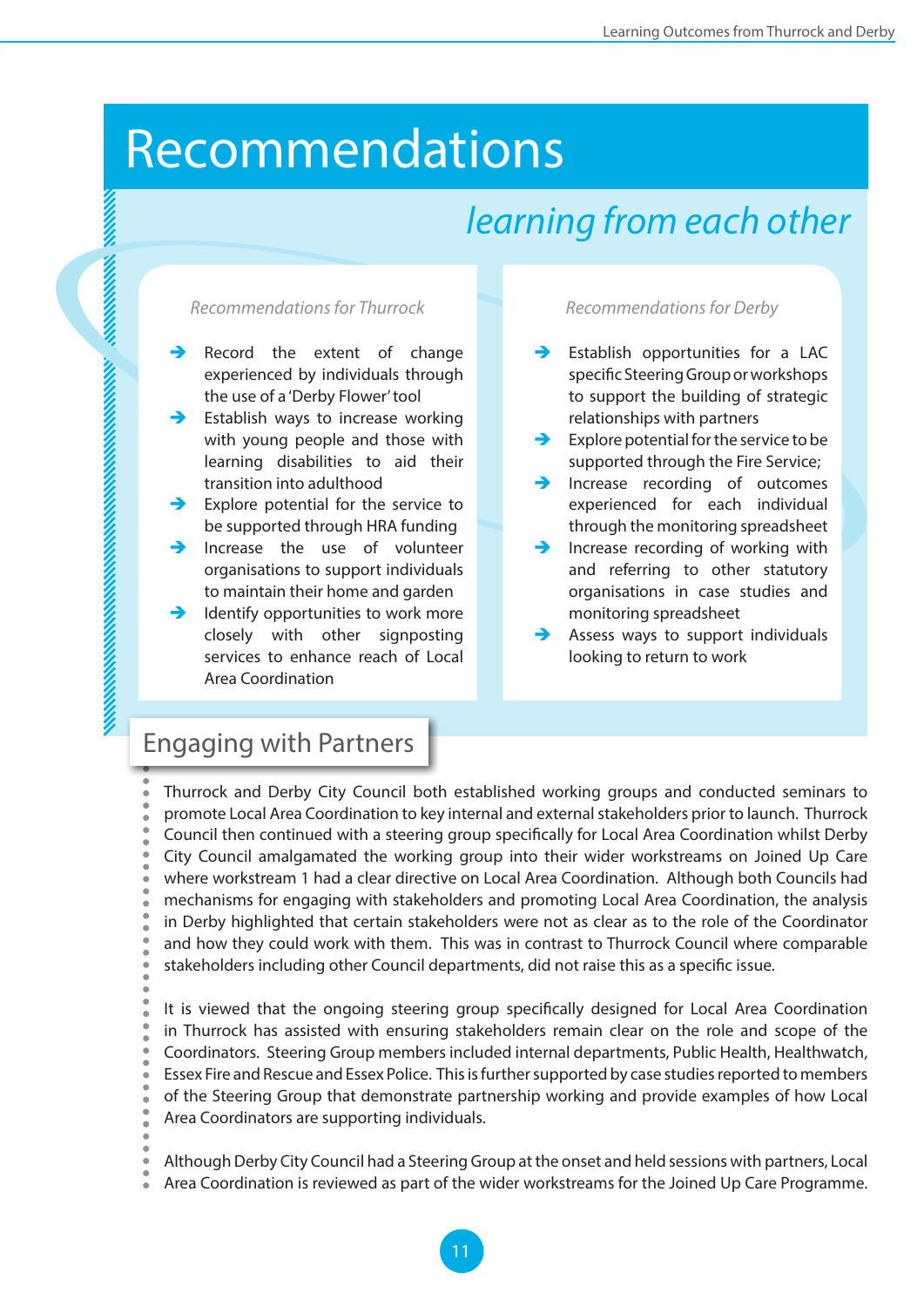This highlights the importance of ongoing communication. Stakeholders engaged requested further information and case studies to enable them to better understand the impact of and potential to work with Local Area Coordination.

Therefore, it is recommended that Derby explore opportunities to engage with stakeholders and promote Local Area Coordination through workshops and case studies; building strategic relationships further and presenting examples of partnership working.

In Derby, certain community groups had developed unique and specific partnerships with Local Area Coordinators. One such example was a local faith group that worked exclusively with the service to assist in garden and house clearances. This was being utilised to support in cases of hoarding and where older people were struggling to maintain their garden whilst providing opportunities for local volunteers to be involved. Coordinators in Thurrock had also developed relationships with local community groups but there was less use groups to support individuals in this practical way and demonstrates a potential opportunity, in conjunction with continuing to work with the Fire Service.

Derby City Council benefit from two referral and signposting services – Derby Direct to manage referrals into Adult, Health and Housing and First Contact a signposting service delivered through Age UK. It was recognised that although the outcomes were not realised as yet, the social value could be optimised by working with such organisations to increase the reach of the service and reduce referrals into traditional Council services. It is recommended that Thurrock also assess as to whether there are opportunities to build links with organisations internally or externally that provide signposting and referrals to Council services. This may help to identify frustrations cited by individuals when navigating Council services.

#### Recording and Measuring Impact

Both Derby City Council and Thurrock Council have developed methods to record interactions with Level 1 and Level 2 individuals in the form of a spreadsheet. This is supported with qualitative reporting using case studies and monthly reports.

Derby City Council use the 'Derby Flower' to record the extent of change which gives a better indication as to the progression of the individual as a result of the support from Local Area Coordination. This is not recorded for all individuals but where it is used gives a greater sense as to the direct impact of Local Area Coordination as reported by the individual themselves.

In contrast, Thurrock does not record the extent of change but does report if an outcome has been achieved. This is determined by the Local Area Coordinator in most cases and provides a greater sample size when measuring impact.

For both there were inconsistencies in recording between different Local Area Coordinators. Thurrock used a central spreadsheet which helped to mitigate this in part although fields could be entered manually. The unification of one central spreadsheet and recording mechanism to assist with evaluation is currently being explored more broadly through the Local Area Coordination Evaluation Network. This has included implementing a standard template for all authorities to use based on the Thurrock template. It is recommended that both Thurrock and Derby utilise this template, with consideration for capturing the outcomes identified from the analyses, to enable effective and  $\ddot{\phantom{a}}$ comparable recording.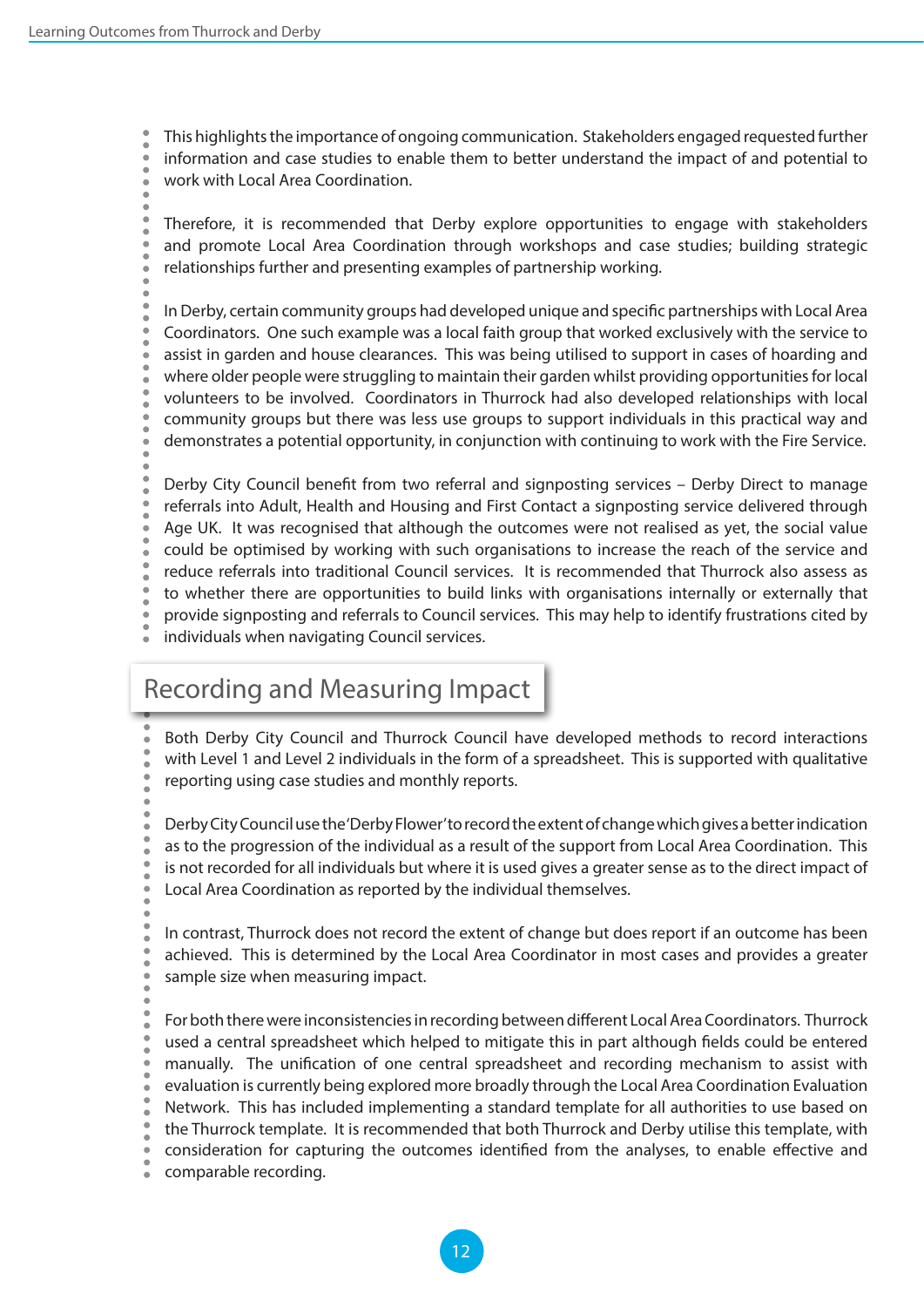#### Supporting Young People

In both Councils, the majority of individuals being supported represented older people in terms of age. Derby City Council were already exploring the potential to work with young people. The support provided to Transition 2, an educational college for young people with learning disabilities, demonstrated how Local Area Coordination could help young adults prepare for adulthood by accessing volunteering opportunities locally. Derby City Council planned to build on this further and work with Children Services to assess how they can better support younger people.

In addition, Derby City Council were starting to work with a local school to provide support for troubled families. This was an emerging relationship which was currently on a small scale but provides a platform for engaging with families and understanding the unique challenges faced by younger people that could benefit from Local Area Coordination.

- It is recommended that Thurrock also explore the potential to focus on supporting more young
- people preparing for adulthood, working in partnership with Derby to establish opportunities to
- engage with this group.

#### Funding Streams

Both Councils had the support of the CCGs who were part funding Local Area Coordination through the Better Care Fund.

- As a result of working with Essex Fire and Rescue Service, Thurrock Council also received part funding for a post through secondment of a fire officer. This had helped to increase joint working and awareness of fire safety among Local Area Coordinators. In Derby, the relationship with the Fire Service was less consistent across the different wards with fewer introductions and examples of joint working. It is recommended that Derby build their strategic relationship with Derbyshire Fire and Rescue further and subsequently assess the impact this has to explore the potential to receive funding through the Fire Service in the future.
- Derby City Council were establishing the opportunity to fund a post through the Housing Revenue Account as a result of the large number of individuals supported that were Derby Homes Tenants. It is recommended that Thurrock Council also explore the feasibility of the HRA acting as another
- 
- funding stream for Local Area Coordination by assessing the number of social housing tenants supported.

#### Supporting Individuals to Return to Work

- Thurrock had a greater focus on supporting individuals back into employment. This could be due
- to an increased demand in Thurrock for this type of support when compared with Derby as both
- authorities were supporting individuals to improve and learn new skills. Enabling individuals to
- return to work has a positive social and economic impact on both the employee and the State. It
- is recommended Derby explore if there is the opportunity to increase the provision of this type of
- support.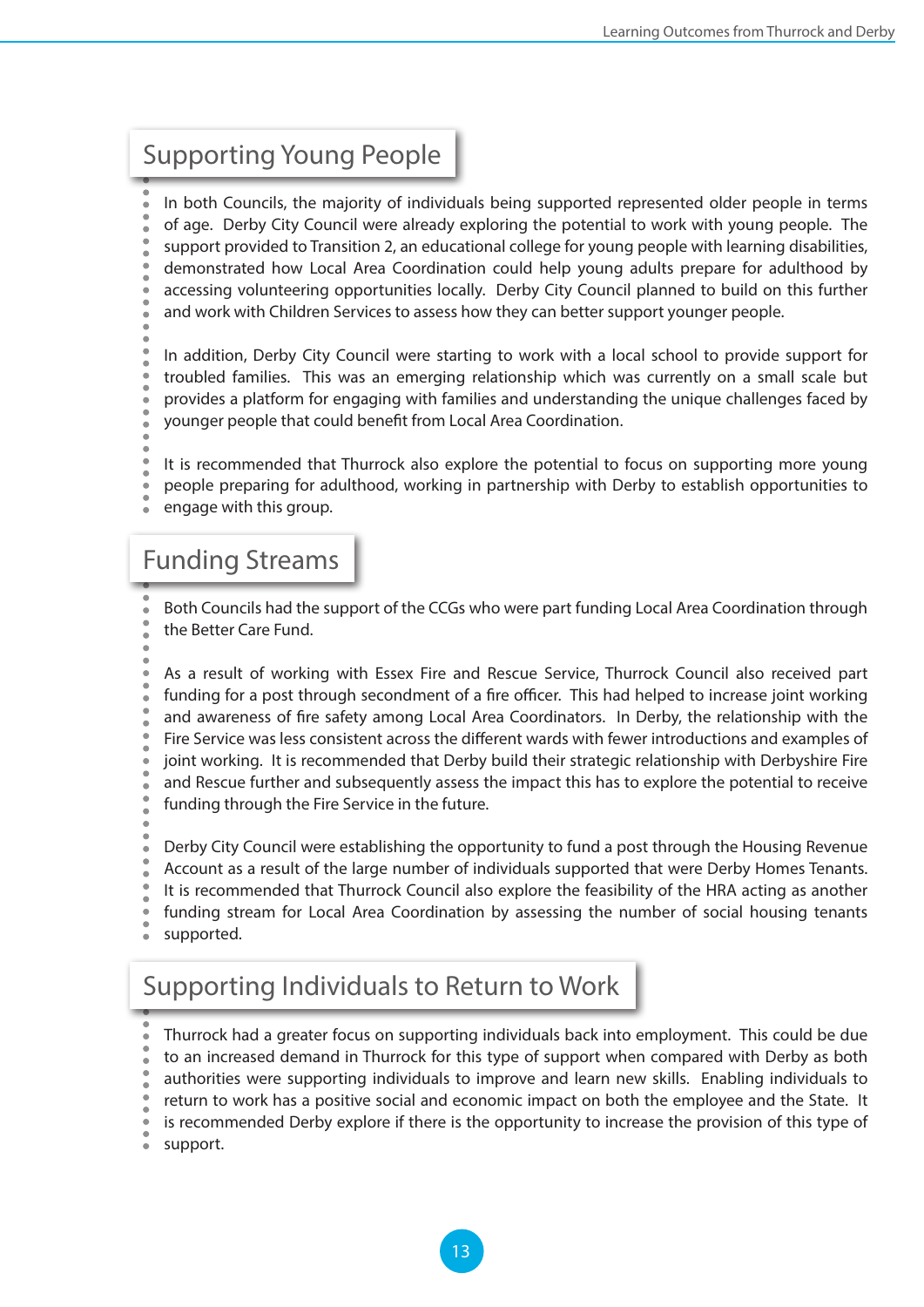### <span id="page-13-0"></span>Shared Recommendations

The wider LAC Network provides opportunities for different authorities to explore ways of improving the evaluation, promotion and development of Local Area Coordination across England. The SROI analyses completed compliment other evaluative research being undertaken by Councils to understand the impact and identify opportunities for improvement. Together with the learning for Thurrock and Derby specifically, there are also common themes that emerge from both which can assist in improving the evaluation and enhancing the social impact achieved further.

#### Leadership and Cultural Change

In both Thurrock and Derby, Local Area Coordination was viewed as part of a much wider shift within the Councils delivering person centred support out in the community. This was recognised by stakeholders both internal and external to the Council where Local Area Coordination was being used as an example of the model working in practice.

It was acknowledged the cultural change was longer term but that Local Area Coordination was helping to evidence this. In Thurrock, there was some evidence that members on the Steering Group where seeing some impact whereas in Derby it was felt that Local Area Coordination would contribute along with other examples of community based services as it developed.

Leadership was a critical element to this – both in ensuring ongoing relationships with stakeholders to embed the cultural change and that the service is not stretched beyond capacity thereby becoming 'just another service'. Both the analyses demonstrated that additional social value would be realised if Local Area Coordination was expanded to cover the full geographic area of both authorities. Any expansion in the service must have consideration for the potential for service stretch to ensure this increased social value is realised.

Community Engagement

- Maintaining strong leadership and the principles of Local Area Coordination to embed cultural change and prevent service stretch
- Enhancing engagement with and accountability to the community through community forums and working with Councillors
- Understanding the wider impact to the local community and residents to demonstrate the building of community resilience
- $\rightarrow$  Engaging with voluntary organisations to demonstrate how Local Area Coordination can support and enhance this sector
- Increasing opportunities for recording impact of Level 1 individuals and post engagement of Level 2 individuals to better understand impact
- Increasing the recording of quantifiable impact for other stakeholders, particularly health colleagues

Building community resilience and social capital is a core part of Local Area Coordination and the joint working with the local community was evident in Thurrock and Derby. However, there are opportunities to enhance this further to both increase accountability and better quantify the wider impact in the local community.

During the recruitment process, local residents and community leaders are involved in interviewing and selecting the Coordinator for their area. It is recommended that this relationship is built on with the development of more strategic community engagement through quarterly or bi-annual meetings to enhance accountability in the community to councillors, community groups, and the voluntary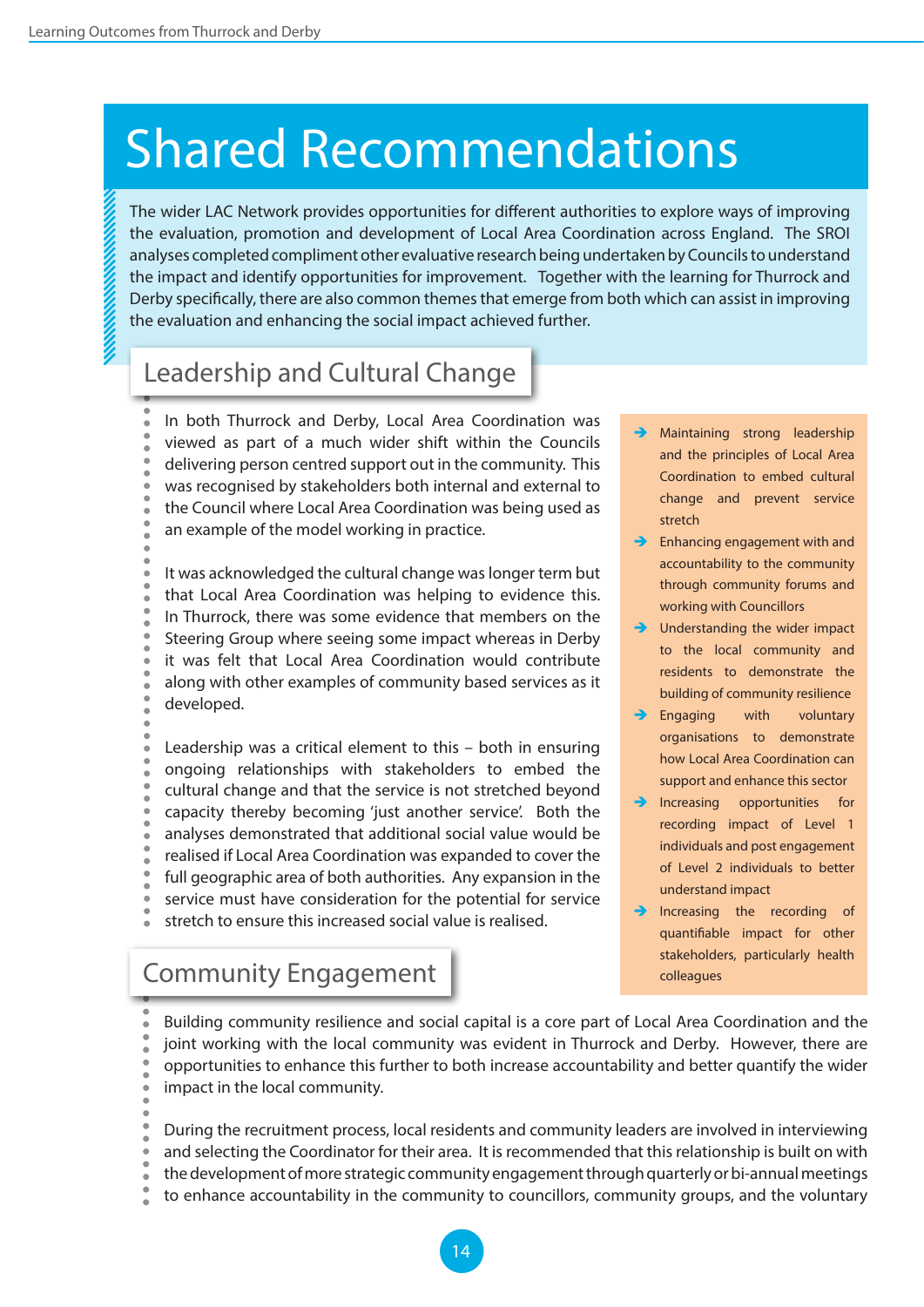sector as well as increased promotion of the service. This would support further embedment of community resilience and ensure the principles of Local Area Coordination complement and are being led by the community. Through Asset Based Community Development, Thurrock have Community Builders and these forums would also enable increase joined up working and engagement with the wider community.

- There is also the opportunity to better quantify the impact in the local community from the creation of new community groups to increasing the local offer to residents. The community forums would provide a platform to understand some of this impact and could also be supported by wider Council resident satisfaction and community surveys. This would enable recording over time to compare year on year as to whether Local Area Coordination is
- positively impacting residents indirectly, in the communities in which they are based.

#### Working with the Voluntary Sector

The impact to voluntary organisations was viewed as having both a potential positive and unintended negative impact as a result of wider diminishing funding. Thurrock Council cited the decrease in funding for Thurrock CVS and in Derby, voluntary organisations raised concern over a lack of funding with less clarity over the value of Local Area Coordination and how it supported this sector.

Working with the voluntary sector also presents opportunities through complementing the work of agencies, linking individuals with the sector and providing introductions to Local Area Coordination. At a more strategic level, Local Area Coordination can help to enhance relationships with this sector drawing on their strengths to the benefit of the Councils and the voluntary organisations.

It is recommended that both authorities explore establishing more strategic relationships with this sector and increase communication to demonstrate how Local Area Coordination can complement voluntary organisations. Community engagement forums could provide a way for engaging with this sector and working with key representatives to increase joined up working.

#### Engagement of Level 1 and Level 2 individuals

Level 1 individuals proved difficult to engage in both Thurrock and Derby as the support received is light touch. This is a strength of the service, providing ad hoc advice and information in the community as needed to individuals without the need for substantial data recording, but does result in greater difficulties re-engaging individuals to understand material changes. Focus groups held in both authorities were poorly attended and there was greater reliance on data captured by Coordinators and external research. In Derby, a survey was used to capture outcomes as there was less recording for Level 1 individuals in the monitoring spreadsheet.

It is recommended that both authorities explore opportunities to increase ongoing engagement with past Level 1 and Level 2 individuals to better quantify the difference the service has made longer term. This could be through informal gatherings and 'share your story' forums which would reinforce the principles of Local Area Coordination. The analysis in Derby demonstrated the value of such forums whereby a focus group to review assumptions made enabled Level 2 individuals to share their experiences resulting in two agreeing to meet up again.